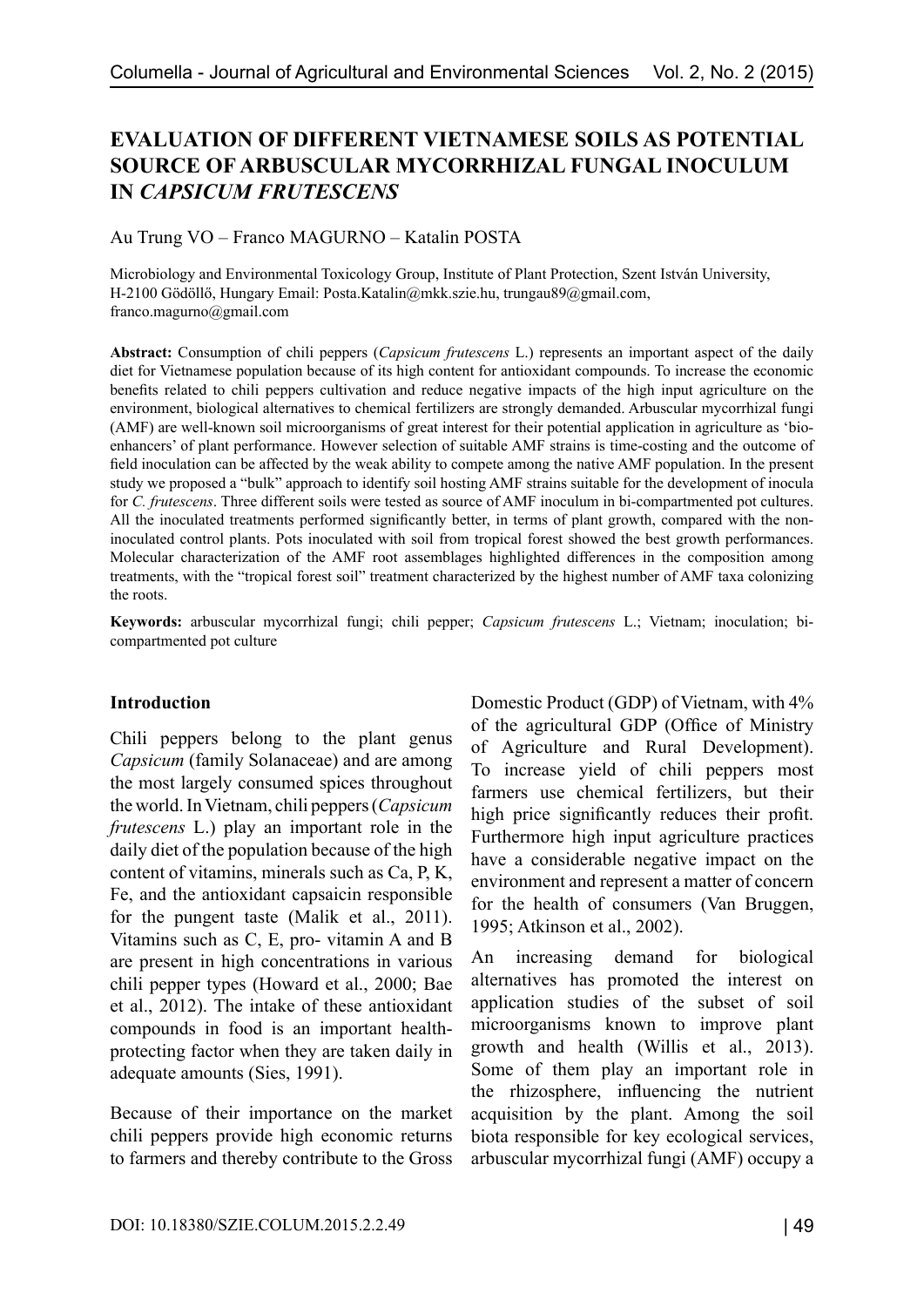special ecological niche because they represent the most ancient and widespread symbiosis involving 70–90% of land plant species (Parniske, 2008). The majority of agricultural crops have the potential to host AMF as root symbionts (FAO, 2012), with benefits from improved mineral nutrient uptake in exchange of photosynthetates. In addition to enhanced plant productivity AMF can provide increased resistance to soil pathogens, to abiotic stress factors like drought, salinity and heavy metal toxicity and contribute in improving soil structure (Jeffries et al., 2003).

Over the last decades, application of AMF in agriculture has increased greatly and a significant effort has been dedicated to develop suitable formulations for fungal propagules (Gianinazzi and Vosatka, 2004). However the application of AMF inocula on a field scale can be problematic for the unpredictable outcome of the establishment among the native AMF community in concurrence with unfavourable edaphic factors (Berruti et al., 2014). The use of an inoculum based on locally sourced AMF might be a suitable choice because of a better adaptation to the environmental conditions (Lambert et al., 1980), avoiding at the same time the ecological risks of the introduction of foreign species (Schwartz et al., 2006). Furthermore even though experiments with cultured isolates suggested AM fungi had very low host plant specificity (Klironomos, 2000), recent findings highlighted preferential hostsymbiont associations as a factor to consider for a successful outcome of inoculation (Magurno et al., 2015). In the present study we propose a "bulk" approach to identify soil hosting AMF strains suitable for the development of inocula for *C. frutescens*. The use of AMF natural consortia from soils of different origin, instead of single AMF isolates, was chosen in order to:

- avoid the time-costing step of isolation of single AMF strains
- associate the beneficial effects on the plant growth to AMF strain/strains competitive in the root colonization

## **Materials and methods**

### *Pot design*

Three types of soils were chosen as a source of AMF inoculum, following a land-use gradient. Soil from tropical forest (FS) was sampled at Nam cat Tien (11°23'15.0"N; 107°28'05.0"E) in Dong Nai province, Vietnam. The soil was described as sandy and clay-rich. The dominant resident plant was *Tetrameles nudiflora*, a large deciduous tree species widespread in Southeast Asia. Agricultural (AS)and grassland (GS) soils, both sandy, were sampled at the district of Ho Chi Minh City (10°53'17.2"N; 106°40'03.1"E), Vietnam, from a field cultivated with cassava (*Manihot esculenta*) and from an adjoining meadow. All samplings were performed on March 2013, by collecting five soil cores per soil type at a depth of 30 cm. Cores from the same soil type were grinded and mixed together homogeneously.

In order to evaluate the contribution of the AMF consortia to the plant growth the tests were carried out in plastic pots (18cm x 18cm x14cm) divided by a nylon mesh filter (40µm pore size) in two compartments (Figure 1). Peat, mixed with sand, was used for its ability to retain moisture and as source of mineral nutrients at low concentration. The mixture of sand-peat was autoclaved at 121° C for two hours and its pH was adjusted to 6.5. The upper part was filled with sand and peat with a ratio 5:1, while the bottom part was filled with sand and peat with a ratio 2:1. The bottom compartment was inoculated with 45 g of soil  $(1.5\% \text{ w/w})$  close to the interface with the upper compartment. Because of the size of its pores the nylon mesh filter was representing a physical barrier for the roots to spread into the bottom compartment where peat was present at higher concentration while AMF hyphae could have access to both compartments (Smith and Read, 2008).

Five pots were prepared for each soil type and five pots without soil inoculation were added to the trials as control (CON). Totally 20 pots were used in the experiment.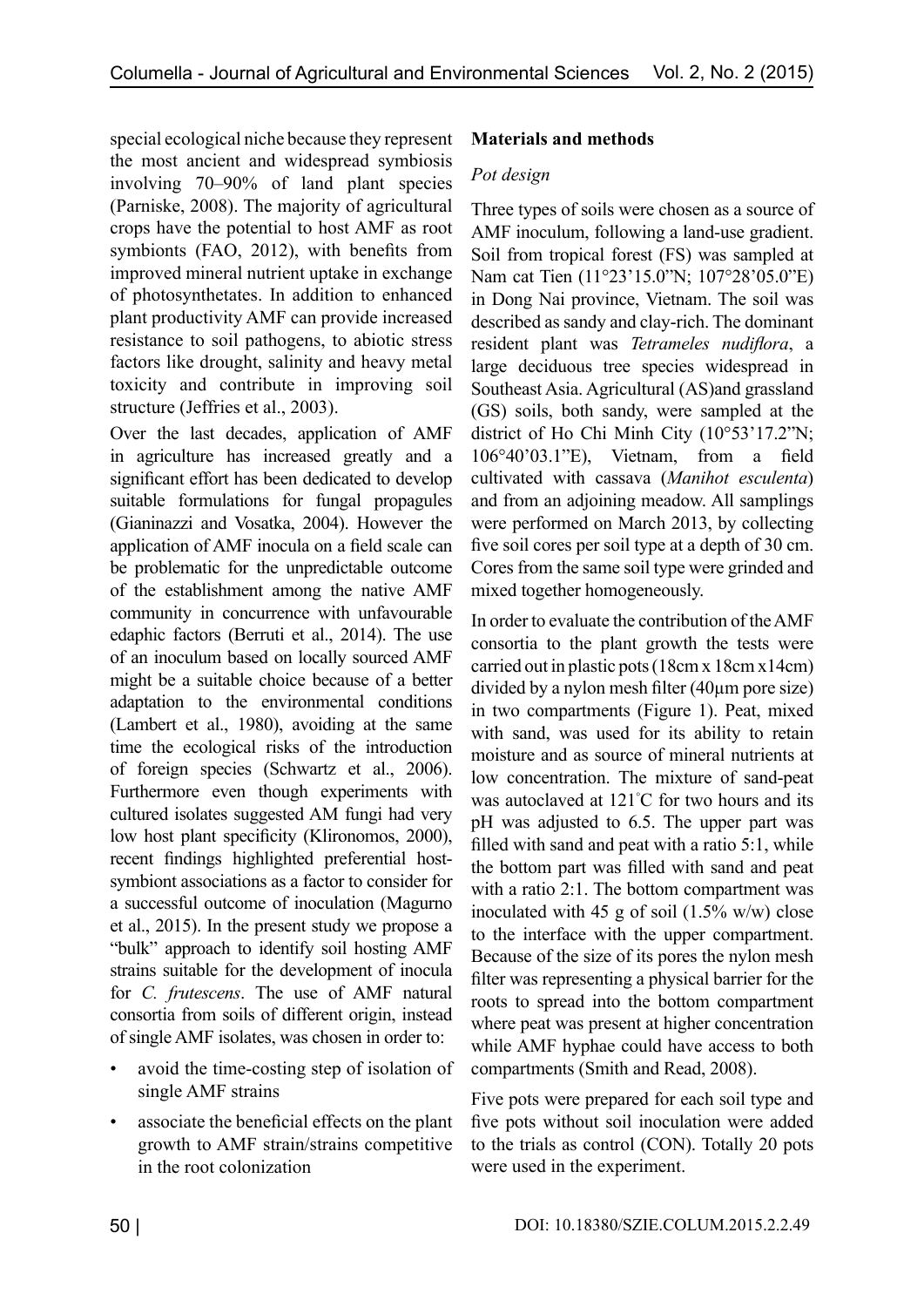*Figure 1.* Schematic representation of the bicompartmented pot culture system adopted in the experiments



A nylon mesh filter (pore size 40 µm) was used to separate two compartments with different amounts of peat as source of nutrients. The soil, source of AMF inoculum, was mixed with the substrate in the top part of the bottom compartment. Pots were planted with 3 seedlings/pot of *Capsicum frutescens* L. in a way that roots could spread only in the upper compartment with low peat content. The access to the peat present in higher concentration in the bottom compartment was achieved by the establishment of symbiosis with AMF hyphae (diameter  $2-10 \mu m$ ) free to move across the mesh membrane.

#### *Plant growth conditions*

Seeds of *Capsicum frutescens* L. were collected at The Institute of Biotechnology and Food Technology, Industrial University of Ho Chi Minh City (Vietnam). Seeds were surface sterilized with alcohol 80% and pre-germinated in Petri dishes under moist conditions. When two cotyledons appeared, after about three days, seedlings were transplanted into pots (three seedlings per pot). After transplanting seedlings were watered with Long Ashton nutrient solution for 7 days and subsequently with distilled water. Pots were kept in a climatic chamber EKOCHL 1500 (18/24°C, 60% RH, 16h light) for 14 weeks.

*Spore counts and assessment of root colonization* 

Spore abundance was measured in the soils used for inoculation (FS, AS and GS) and in the substrate of the pots after plant harvesting. AMF spores were isolated in 3 replications from 35 g of air-dried soil/pot-substrate by wet sieving through 200 and 30  $\mu$ m sieves, followed by sucrose gradient centrifugation (Ianson and Allen, 1986). After centrifugation, spores were transferred into Petri dishes and counted under stereomicroscope at 100X magnification. Spore abundance was expressed as the number of AMF spores per gram of soil.

To evaluate the level of root colonization, fifteen root fragments (1 cm long) from each plant were collected, washed with tap water and stained with trypan blue (Trouvelot et al., 1986). Root pieces were observed under stereomicroscope at 100X magnification and the root colonization was determined according to Trouvelot et al. (1986), using MYCOCALC software.

#### *Agronomic variables*

During the growth period, shoot length was measured at an interval of two weeks. After 14 weeks, plants were harvested paying attention to not damage the root system. Because of the extremely low nutrient conditions it was not possible to reach the flowering stage. The following variables were recorded: a) shoot length, b) root length, c) shoot dry weight, d) root dry weight.

## *Root DNA extraction, PCR and cloning*

Molecular analyses were performed on one plant per treatment (FS, AS, GS, CON) chosen according to the best growth performances. DNA was extracted from three root fragments (1 cm long) for plant following the protocol described by Khan et al. (2007).

The AMF species composition inside the roots was analyzed by a PCR approach targeting a portion of the ribosomal Short Sub Unit (SSU). PCR was performed using the primers AML1 (5'-ATC AAC TTT CGA TGG TAG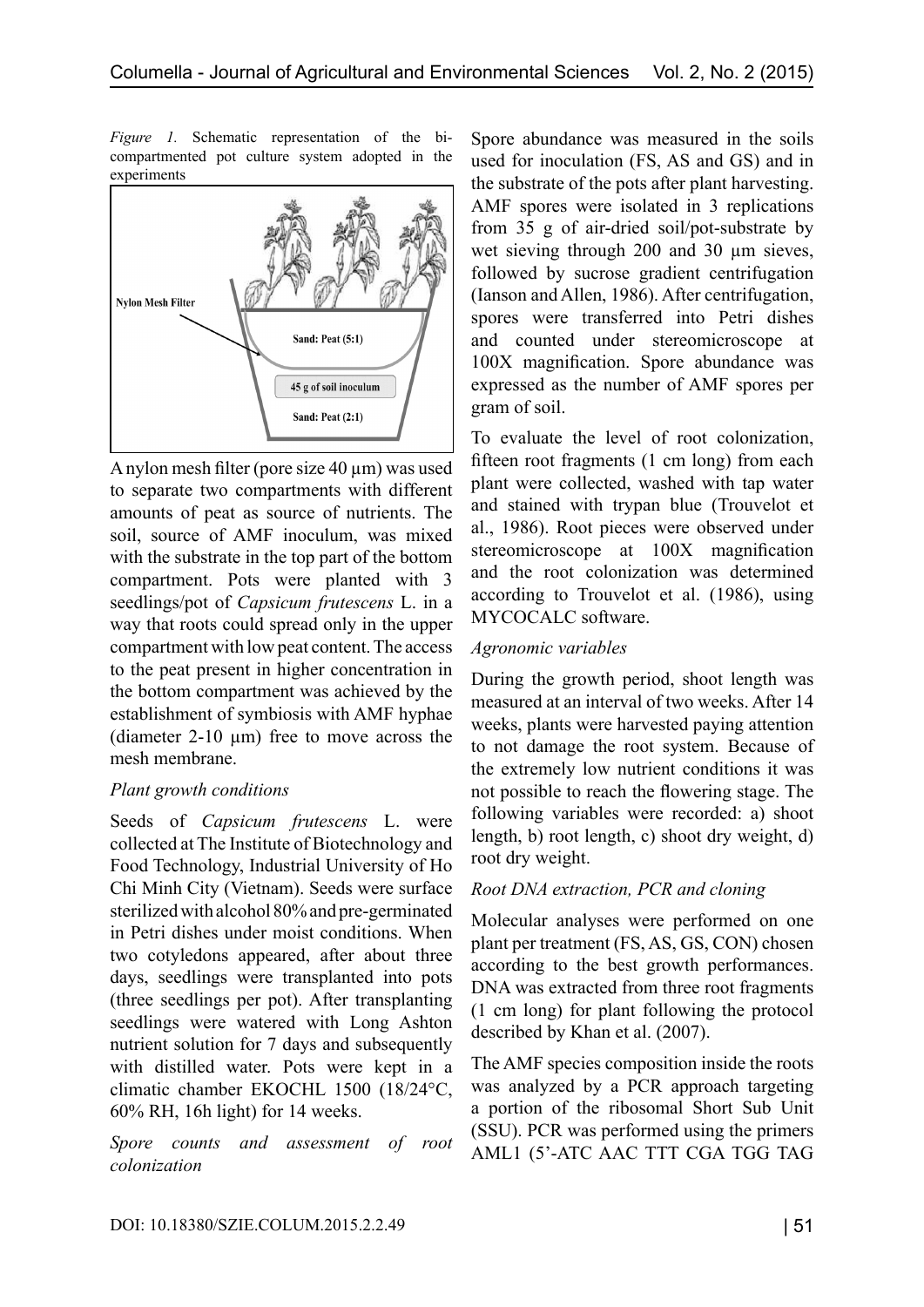GAT AGA-3') and AML2 (5'-GAA CCC AAA CAC TTT GGT TTC C-3'), specific for Glomeromycota (Lee et al., 2008).

Amplifications were carried out using the Phusion High-Fidelity DNA Polymerase (Thermo Scientific) with the following thermal profile: initial denaturation at 98°C for 1 min, followed by 35 cycles at 98°C for 10 sec (denaturation), 64°C for 15 sec (annealing), 72°C for 24 sec (extension), followed by a final extension at 72°C for 5 min.

PCR products were analyzed by gel electrophoresis. Bands at the expected size of 800 bp were cut out and DNA was extracted with the Illustra GFXTM PCR DNA and Gel band purification kit (GE Healthcare Life Sciences) according to the manufacturer's instructions.

Purified DNA fragments were cloned into CloneJET™ PCR Cloning Kit (Thermo Scientific) and transformed into *Escherichia coli* DH5α according to the manufacturer's instructions.Transformants were checked by PCR for the presence and size of the insert.

### *Restriction fragment length polymorphism analysis*

Positive clones were analyzed for restriction fragment length polymorphism (RFLP) by digestion with Hinf*I* (Promega) and electrophoretic run on 2.5% TBE agarose gel. Representative clones were selected for each restriction profile found. Plasmids were extracted with the Wizard® Plus SV Minipreps DNA Purification System Kit (Promega) and sent for sequencing to Biomi Ltd (Agricultural Biotechnological Center, Gödöllő).

## *Phylogenetic analysis*

Sequence similarities were determined using the blastn sequence similarity search tool provided by GenBank. Only sequences belonging to Glomeromycota were selected for the subsequent analyses and the others were discarded. Sequence editing was conducted manually using MEGA 4.0 (Tamura et al., 2007) and Chromas Lite 2.01. Sequences were aligned by MUSCLE with reference sequences identified with blastn and sequences representing the major taxonomic groups of Glomeromycota. Phylogenetic tree inference, using neighbour-joining method, was computed with MEGA 4.0 software assessing Kimura-2p model as distance method and 1000 replicates of non-parametric bootstrapping.

### *Statistical analysis*

The data about the agronomic variables measured, spore abundance and root colonization were analyzed by SPSS software version 20 (IBM). The homogeny of variance of data were verified using Levene's test. When the p-value of the Levence's test was found to be less than 0.05, data were analyzed with Kruskal-Wallis test for non-parametric test.

In addition, Bonferroni test was used for posthoc testing for multiple comparisons of the data measured. When the p-value of the Levence's test was found to be higher than 0.05, data were analyzed with ANOVA one way test and Tukey test was used as post-hoc test for multiple comparisons of the data measured.

## **Results**

#### *Spore counts and assessment of root colonization*

Before substrate inoculation spore abundance was measured in the three different soils chosen as source of AMF inoculum. The amount of spores (average of three independent replications) observed per gram of soil was 4.34 $\pm$ 1 in the tropical forest soil (FS), 6.26 $\pm$  1 in the agricultural soil (AS) and 8.57±2 in the grassland soil (GS).

After plant harvesting the sand-peat substrate was collected and the spore abundance measured. In the control pots no spores were detected. Similar spore abundance was found among the different treatments (1.2 spores/g). Bonferroni test confirmed no significant differences among the three sets of pots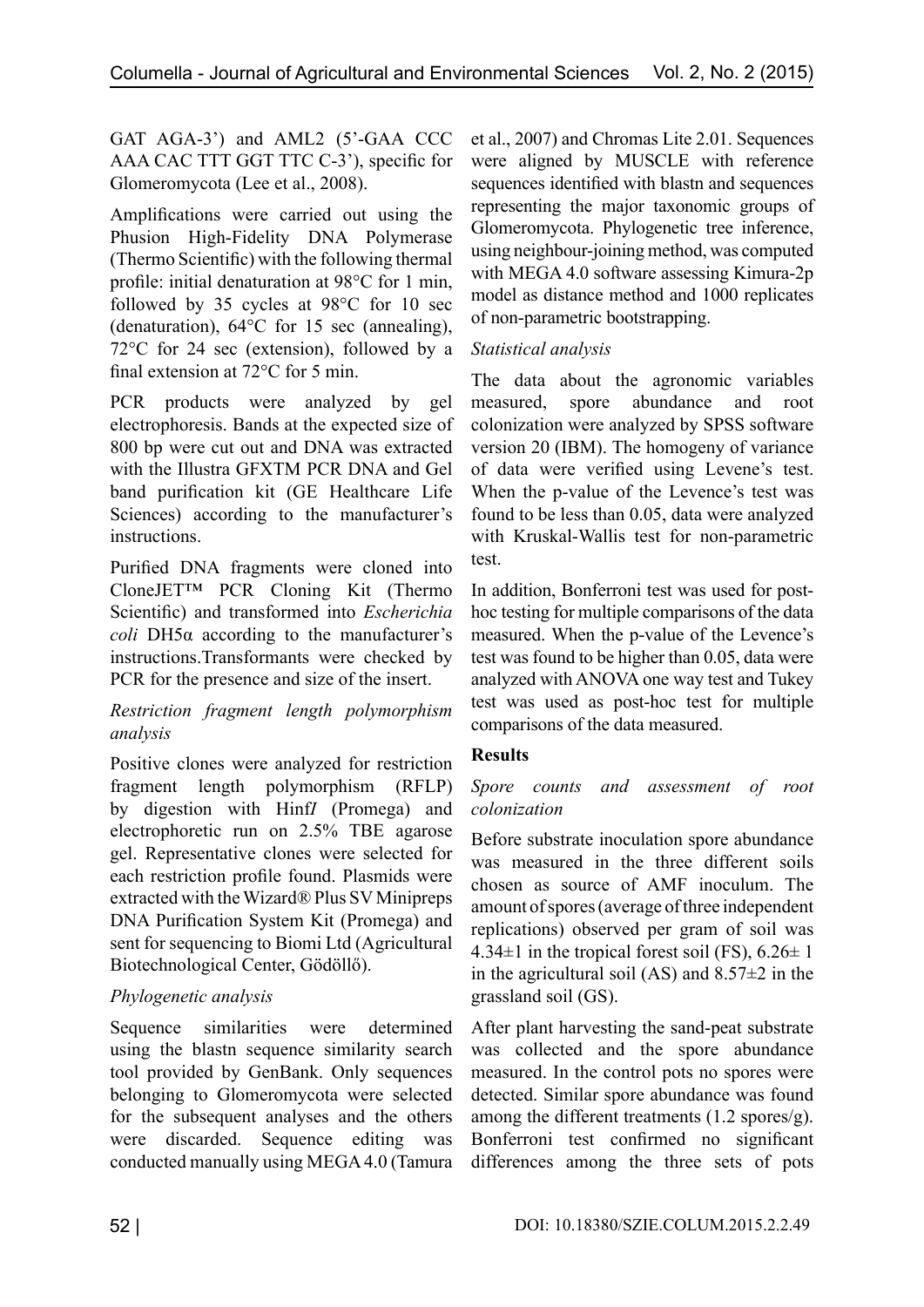inoculated with different soils.

After staining no root colonization was found in the roots from the control plants. Fungal mycelium and structures were observed in roots from all inoculated pots. Among the treatments FS showed the highest percentage of root colonization (81.78%) followed by GS (63%) and AS (56%). According to Bonferroni test FS treatment was significant different from AS and GS (Table 1).

*Table 1.* Percentage of AMF colonization in chili pepper roots. The percentages represent the average of the values measured for all the plants in every treatment. Standard deviation is provided with the values. Shared uppercase letters indicate no statistical difference (p>0.05) between the treatments, as determined by Bonferroni test. CON: control plants; FS: plants inoculated with forest soil; AS: plants inoculated with agricultural soil; GS: plants inoculated with grassland soil.

| <b>Treatment</b> | Root colonization $(\% )$ |  |
|------------------|---------------------------|--|
| <b>CON</b>       | $0 \infty$                |  |
| FS               | $81.784 \pm 13.91$        |  |
| AS               | $56^{b} \pm 11.75$        |  |
| GS.              | $63.4^{\circ}$ ± 14.43    |  |

Table 1. Percentage of AMF colonization in chili pepper roots. The percentages represent the average of the values measured for all the plants in every treatment. Standarddeviation is provided with the values. Shared uppercase letters indicate no statistical difference  $(p>0.05)$  between the treatments, as determined by Bonferroni test. CON: control plants; FS: plants inoculated with forest soil; AS: plants inoculated with agricultural soil; GS: plants inoculated with grassland soil.

### *Plant growth*

Shoot length. The plant growth after two weeks started to show a perceptible change among the treatments. At the moment of the plant harvesting, after 14 weeks, the average shoot length of FS plants was the highest (14.32 cm) followed by GS (11.57 cm), AS (11.01 cm) and CON (6.18 cm) plants respectively (Table 2). Bonferroni test showed that the CON plants were significantly different ( $p$  < 0.05) from the inoculated plants belonging to the FS, AS and GS treatments. According to the test the FS plants were significantly higher than AS and GS plants. No significant differences were observed between AS and GS treatments (Table 2).

Table 2. Growth of chili pepper plants measured in the assay after 14 weeks. Values are given as average of measures collected among all the plants for each treatment. Standard deviation is provided with the values. Shared uppercase letters indicate no statistical difference  $(p>0.05)$  between the treatments, as determined by Bonferroni test. CON: control plants; FS: plants inoculated with forest soil; AS: plants inoculated with agricultural soil; GS: plants inoculated with grassland soil.

*Table 2.* Agronomic variable of chili pepper plants measured in the assay after 14 weeks. Values are given as average of measures collected among all the plants for each treatment. Standard deviation is provided with the values. Shared uppercase letters indicate no statistical difference (p>0.05) between the treatments, as determined by Bonferroni test. CON: control plants; FS: plants inoculated with forest soil; AS: plants inoculated with agricultural soil; GS: plants inoculated with grassland soil.

| <b>Treatment</b> | Shoot length (cm)         | Root length (cm)           | Dry shoot weight (mg) | Dry root weight (mg) |
|------------------|---------------------------|----------------------------|-----------------------|----------------------|
| <b>CON</b>       | $5.18^{\circ}$ ± 1.9      | $9.88^{\mathrm{a}}\pm0.09$ | 20°±7                 | $10^{\circ}$ ± 3.5   |
| FS               | $14.324 \pm 1.15$         | $13.43* \pm 0.02$          | $74^{\circ}$ $\pm 13$ | $26^{\circ} \pm 3.3$ |
| AS               | $11.01^{\text{b}}\pm3.09$ | $12.70^{\circ} \pm 0.02$   | $47^{\rm b} \pm 14$   | $20^{b} \pm 2.2$     |
| <b>GS</b>        | $11.57^{\circ}$ ± 2.69    | $12.44* \pm 0.02$          | $45^{\rm b} \pm 12$   | $18^{b} \pm 1.9$     |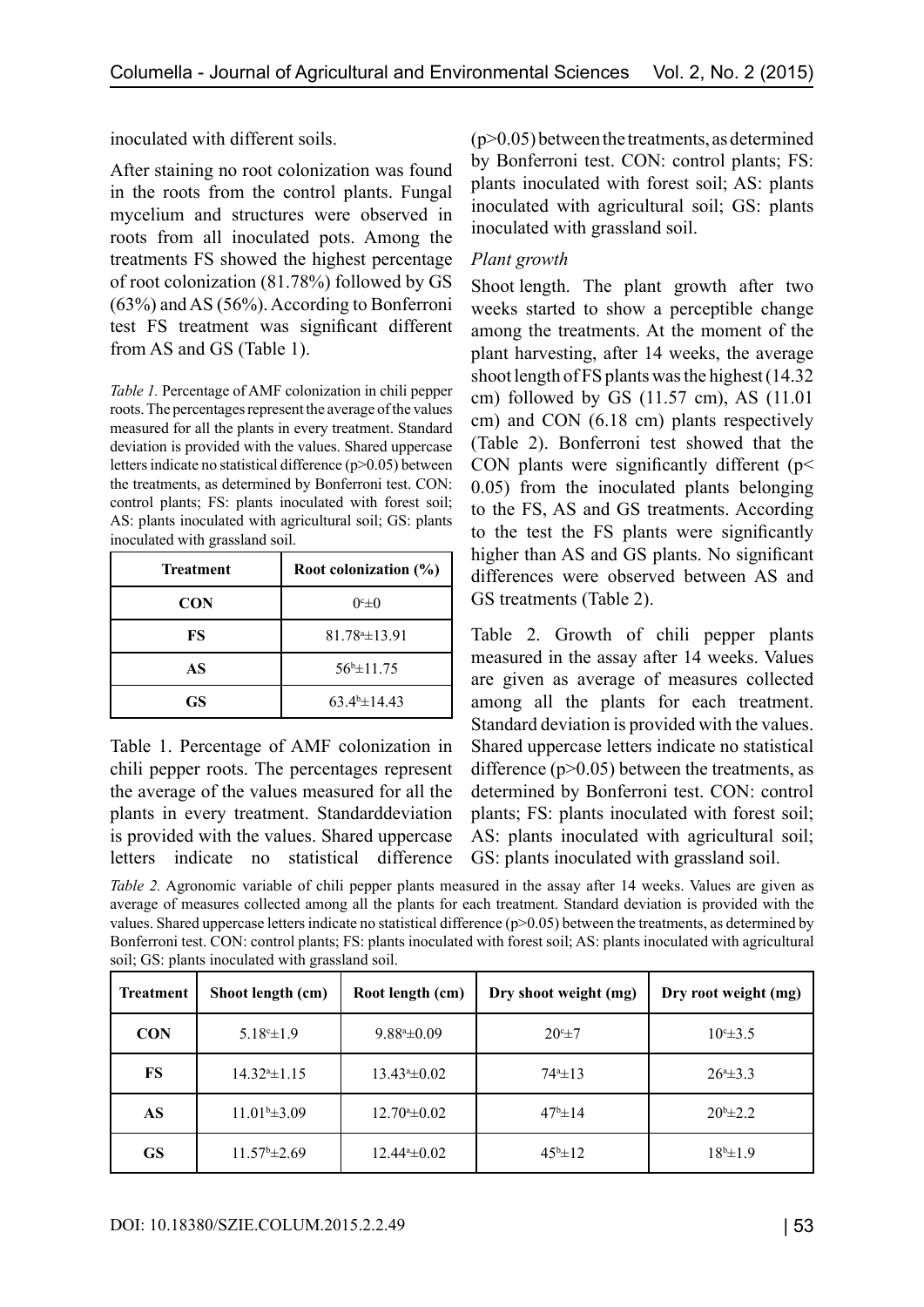Root length. The assessment of root length after 14 weeks showed a positive effect of the substrate inoculation on the root growth. The average root length of FS plants was the highest (13.43 cm) followed by AS (12.70 cm), GS (12.44 cm) and CON (9.88 cm) plants respectively (Table 2).Bonferroni test showed no significant difference among the different types of inoculation  $(p>0.05)$ .

Dry shoot and root biomass. The dry shoot and root weight averages measured after 14 weeks confirmed the trend seen on the shoot length measurements. The weight of inoculated plants were significantly higher compared to the control plants. FS plants had significantly higher shoot and root dry biomass (74 and 26 mg respectively) than the plants belonging to the AS and GS treatments (Table 2). No significant differences were observed between AS and GS treatments.

### *Molecular analysis*

DNA was extracted successfully from all the root samples (4).

Amplification from FS, AS and GS DNA gave an expected product of approximately 800bp while no amplicons were detected for CON DNA. After cloning a colony screening was performed to obtain 20 clones per treatment, positive for the PCR insert. The PCR products digested with Hinf*I* resulted in a total of six restriction profiles (RP1-6). The restriction profile 5 (RP5) was the most abundant, with 52 clones of 60 clones analyzed. All six restriction patterns were represented among the clones analyzed for the FS treatment. In the treatment AS only two restriction patterns were found as well as in the treatment GS. Fourteen clones, representative of the six restriction profiles, were sent for sequencing. The sequences were deposited at the National Center for Biotechnology Information (NCBI) GenBank with accession numbers KU195704-KU195714.

## *Phylogenetic analyses*

After editing, sequences were analyzed by

blastn. Three sequences, representing two restriction profiles (RP3 and RP4), were discarded because they were related either to plant or Basidiomycota DNA.

All four AMF restriction patterns were represented by the FS clones. Among the GS and AS clones only two (RP2 and RP5) and one (RP5) restriction patterns, respectively, were found. Eleven AMF sequences were used to build a phylogenetic tree (Figure 2). Sequences related to the restriction patterns RP5 and RP6 clustered inside the Claroideoglomeraceae family with the exception of one clone RP5 clustering with RP2 inside the *Gigaspora* genus. RP1 clustered with the reference sequence from *Glomus macrocarpum* in the family of Glomeraceae.

#### **Discussion**

The pot culture system adopted in the present study represented a challenge for the plants to survive. With the exception of the first week, when Long Ashton nutrient solution was provided, the only source of nutrients was provided by peat mixed to sand with different ratio in the two compartments (sand-peat 5:1 and sand-peat 2:1 respectively). Nevertheless, all the control and inoculated plants survived for the complete duration of the experiments. As expected, because of the extreme deficiency of nutrients, it was not possible to reach the reproductive stage of the plants, even after 14 weeks of growth.

The nylon mesh filter was used with the aim to give access to the high-peat-content compartment only to those plants able to establish a symbiotic relationship with AM fungi whose hyphae (diameter =  $2-10 \mu m$ ) could cross the membrane.

In the inoculation treatments AMF spores of new formation were found in both compartments of the pots and the plant roots showed a certain degree of mycorrhization, indicating that the experiment was successful in the establishment of AMF symbiosis. Even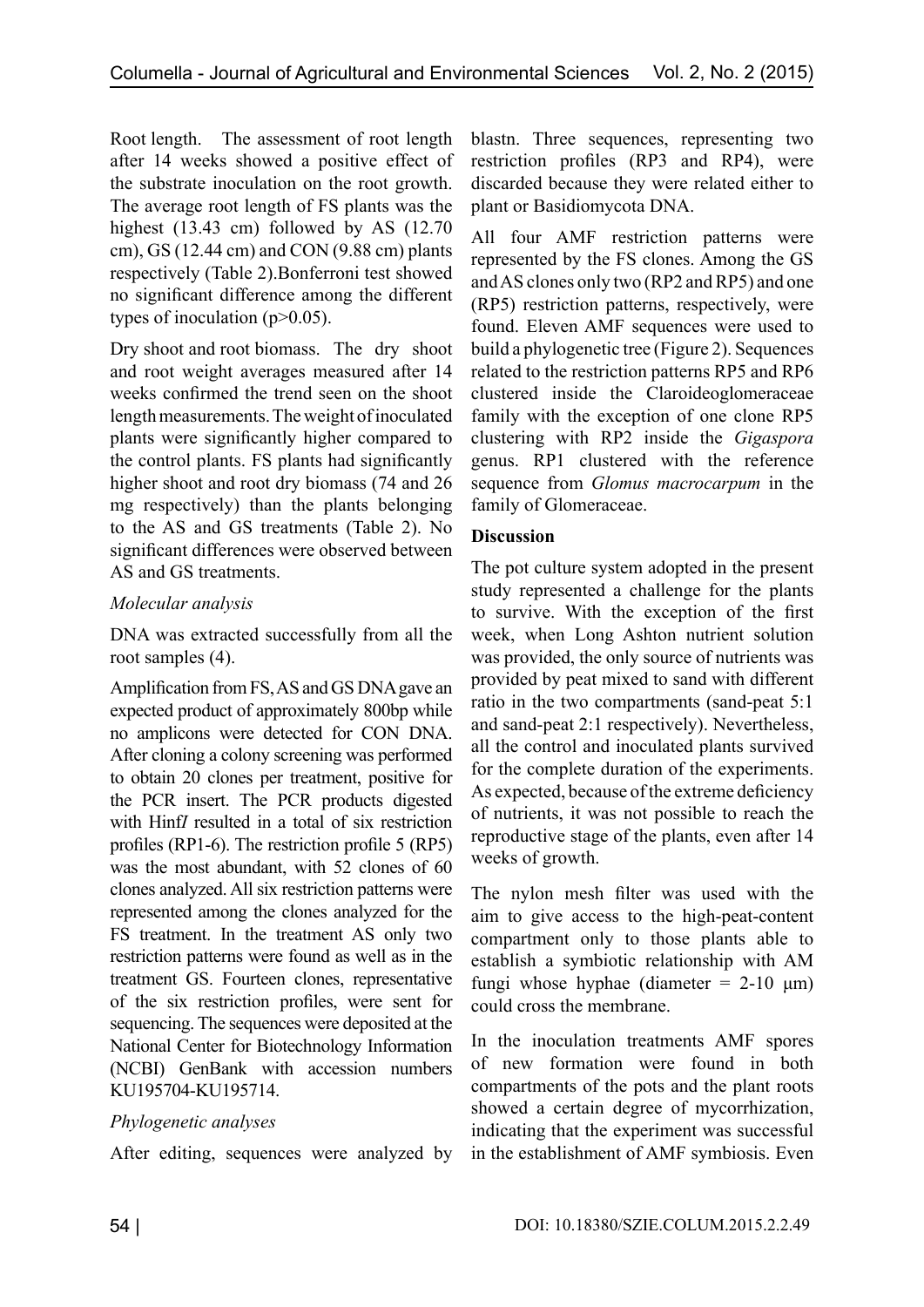*Figure 2.* Neighbour-joining phylogenetic tree displaying the relationship between the 11 AMF sequences recovered from chili pepper roots and 13 reference sequences from GenBank, representing some of the main Glomeromycota families. Sequences obtained in this study are in bold and labelled with the corresponding restriction pattern and soil of provenience (FS: forest soil, AS: agricultural soil, GS: grassland soil). Numbers next to the nodes indicate the bootstrap values >60. *Paraglomus occultum* AJ276081.3 was included as outgroup.



if the soil source of AMF inoculum was placed in the bottom compartment the distance from the developing roots was not preventing the establishment of symbiosis. In a previous study extensive mycelial growth was observed in the absence of the host plant with germinating hyphal length up to 5 cm 15 days after spore germination (Logi et al., 1998).

During the 14 weeks, a significant difference in plant growth between the inoculation treatments and the control was observed.

This result indicated that the plants in the FS, AS and GS treatments could receive a better nutrition through the AMF mycelium spread in the compartment rich in peat content, where the plant roots could not have had access.

Plants from the FS treatment showed overall a

better development compared to the plants from other treatments, directly correlated with the highest percentage of root colonization ( $\approx 82\%$ ). Generally a strong mycorrhization is associated with a reduced root system because the plant, supplied with nutrients by the AMF mycelium, does not need to invest resources in the roots development (Bonfante and Perotto, 1995). In the present study this was not observed probably due to the deficit of nutrients in the pot system.

Considering the spore abundance measured in the different soils before inoculation, the best growth performances of FS plants appeared not to be correlated merely with the number of spores present in the inoculum. Therefore the identity of AMF strains colonizing the roots could have played an important role in the outcome of the symbiosis.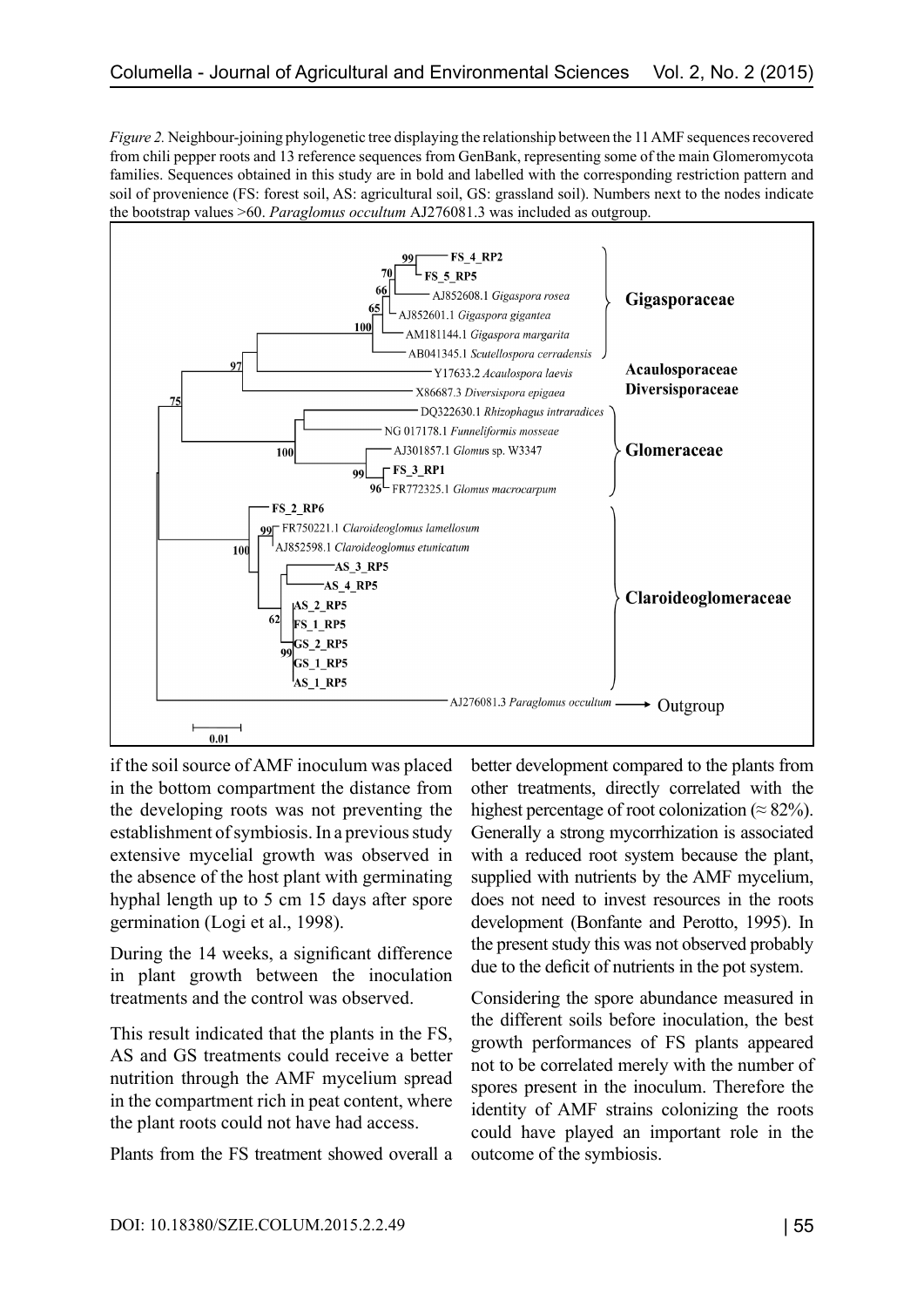Specific primer AML1 and AML2 were used to verify the presence and identify of the AMF taxa in the plant roots. All the treatments inoculated gave a positive PCR product and, as expected, no amplification was detected in the control plant roots. The phylogenetic analysis showed a good correlation between the restriction patterns observed and the phylotypes identified. Sequences were distributed in three families even if most of them, associated with two restriction patterns, clustered in the family of Claroideoglomeraceae.

In the FS treatment (inoculated with tropical forest soil) the highest number of taxa (4) was found, followed by GS (2) and AS (1) treatments. These results are in agreement with the data reported by Öpik et al. (2006), where the number of AM fungal taxa per host species differed between habitat types: the highest richness belonged to tropical forests (18.2 AMF taxa per plant species), followed by grasslands (8.3), temperate forests (5.6) and habitats under anthropogenic influence (arable fields and polluted sites, 5.2). In our assay molecular analyses were limited to a low number of clones (20 per treatment) thus our data could just resemble the richness gradient, not the taxa numbers, mentioned above.

Considering the distribution of clones among the phylotypes detected, it was not possible to recognize exclusive dominant taxa associated with the best plant growth performances observed in FS plants. In fact the same phylotype belonging to the Claroideoglomeraceae family was strongly dominant in all the treatments. However, the molecular target used for AMF identification does not allow a deep resolution at species/strain level. It was demonstrated that some functional traits could be different among strictly related species and among strains belonging to the same species (Takács et al., 2006). On this point of view, it could be

hypothesized that the highest root colonization, as well as the growth response observed in the FS plants could be explained by species or strains different from those present in the AS and GS plants, even if belonging to the same AMF genus.

Furthermore, one of the two FS sequences clustering in the Gigasporaceae was associated to the dominant restriction profile RP5, mainly related to the Claroideoglomeraceae family. As a consequence an underestimation of the abundance of FS clones related to the Gigasporaceae family could have occurred. Members of the *Gigaspora* genus colonize soil more extensively than plant roots, thus their contribution to plant nutrition should not be correlated with the percentage of root colonization (Hart and Reader, 2002).

## **Conclusion**

We described here an effective methodology to test and select useful AMF strains under controlled conditions. Contrary to the classical procedures of developing formulations for AMF propagules, we proposed an approach involving uncharacterized AMF assemblages with the aim to evaluate beneficial effects for the plant growth and ability of the AMF strains to compete in the root colonization in the same trial. Therefore this experimental system, when applied on a large scale with the purpose of commercial inocula development, could be suitable to test a high number of AMF strains at the same time, avoiding the time-costing step of strain isolation and propagation. The system we proposed could be applied also for other tests beyond those related to nutritional benefits of the symbiosis.

#### **Acknowledgments**

This study was financially supported by grants from the Scholarship of Stipendium Hungaricum.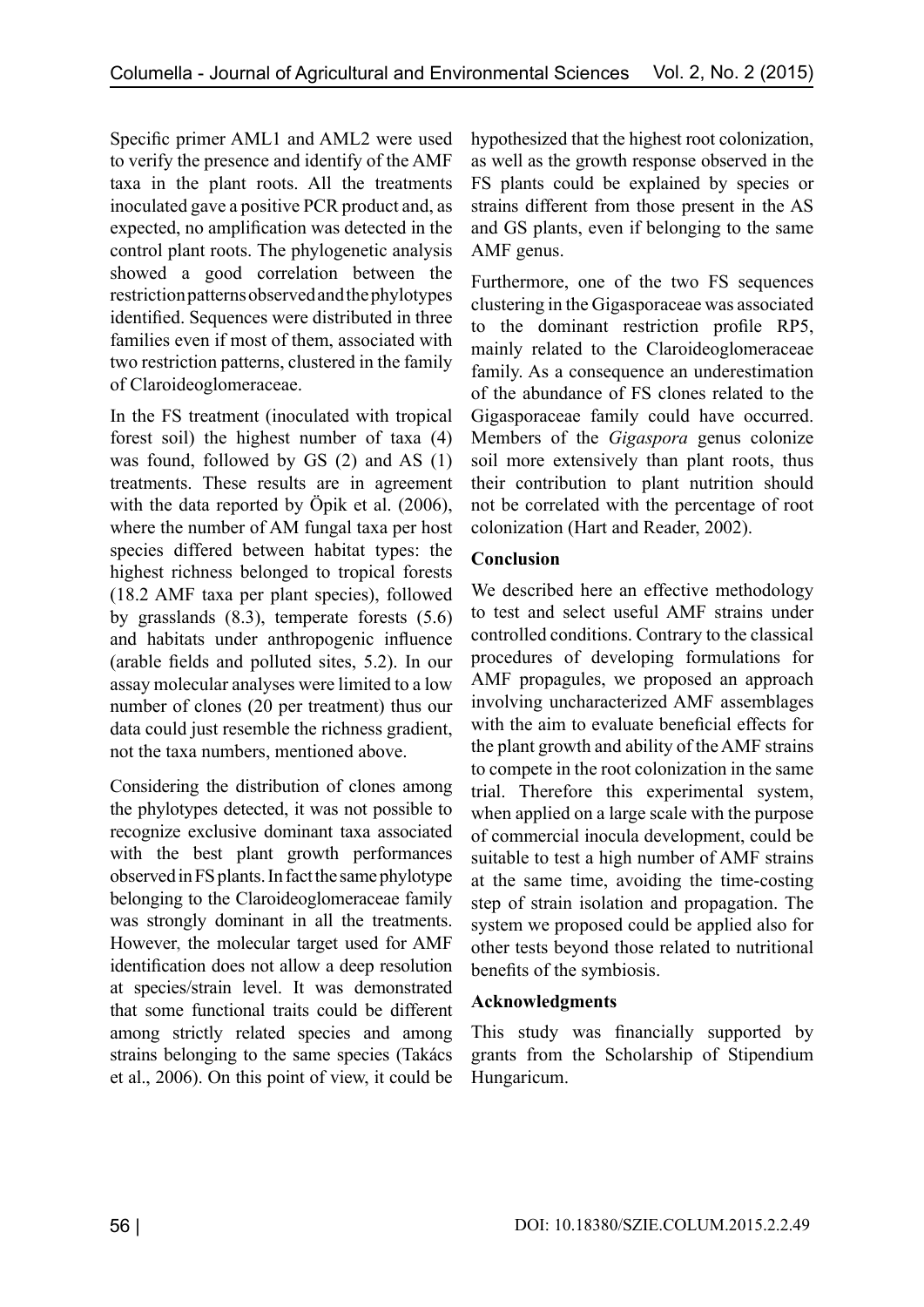#### **References**

- Atkinson, D., Baddeley, J.A., Goicoechea, N., Green, J., Sánchez-Díaz, M., Watson, C.A. (2002): Arbuscular mycorrhizal fungi in low input agriculture, in: Mycorrhizal technology in agriculture. Birkhäuser Basel. 211– 222. DOI: http://dx.doi.org/10.1007/978-3-0348-8117-3\_17
- Bae, H., Jayaprakasha, G.K., Crosby, K., Jifon, J.L., Patil, B.S. (2012): Influence of extraction solvents on antioxidant activity and the content of bioactive compounds in non-pungent peppers. Plant Foods for Human Nutrition. **67**: 2. 120–128. DOI: http://dx.doi.org/10.1007/s11130-012-0290-4
- Berruti, A., Borriello, R., Orgiazzi, A., Barbera, A.C., Lumini E., Bianciotto V. (2014): Arbuscular mycorrhizal fungi and their value for ecosystem management, in: Biodiversity - The dynamic balance of the planet. Oscar Grillo (ed.), InTech. DOI: http://dx.doi.org/10.5772/58231
- Bonfante, P., Perotto, S. (1995): Strategies of arbuscular mycorrhizal fungi when infecting host plants. New Phytologist. **130**: 1. 3-21. DOI: http://dx.doi.org/10.1111/j.1469-8137.1995.tb01810.x
- FAO (2012): Food and Agriculture Organization of the United Nations, Land Resources. FAOSTATS-Crops. http://faostat.fao.org/site/567/default.aspx#ancor.
- Gianinazzi, S., Vosátka, M. (2004): Inoculum of arbuscular mycorrhizal fungi for production systems: science meets business. Canadian Journal of Botany. **82**: 8. 1264-1271. DOI: http://dx.doi.org/10.1139/b04-072
- Hart, M.M., Reader, R.J. (2002): Taxonomic basis for variation in the colonization strategy of arbuscular mycorrhizal fungi. New Phytologist. **153**: 2. 335-344. DOI: http://dx.doi.org/10.1046/j.0028-646x.2001.00312.x
- Howard, L.R., Talcott, S.L., Brenes, C.H., Villalon, B. (2000): Changes in phytochemical and antioxidant activity of selected pepper cultivars (*Capsicum* species) as influenced by maturity. Journal of Agricultural and Food Chemistry. **48**: 5. 1713–1720. DOI: http://dx.doi.org/10.1021/jf990916t
- Ianson, D.C., Allen, M.F. (1986): The effects of soil texture on extraction of vesicular-arbuscular mycorrhizal fungal spores from arid sites. Mycologia **78**. 164–168. DOI: http://dx.doi.org/10.2307/3793161
- Jeffries, P., Gianinazzi, S., Perotto, S., Turanu, K., Barea, J.M. (2003): The contribution of arbuscular mycorrhizal fungi in sustainable maintenance of plant health and soil fertility. Biology and Fertility of Soils. **37**. 1-16.
- Khan, S., Qureshi, M.I., Alam, K.T., Abdin, M.Z. (2007): Protocol for isolation of genomic DNA from dry and fresh roots of medicinal plants suitable for RAPD and restriction digestion. African Journal of Biotechnology. **6**: 3. 175-178.
- Klironomos, J.N., McCune, J., Hart, M., Neville, J. (2000): The influence of arbuscular mycorrhizae on the relationship between plant diversity and productivity. Ecology Letters. **3**: 2. 137-141. DOI: http://dx.doi. org/10.1046/j.1461-0248.2000.00131.x
- Lambert, D.H., Cole Jr, H., Baker, D.E. (1980): Adaptation of vesicular-arbuscular mycorrhizae to edaphic factors. New Phytologist. **85**: 4. 513-520. DOI: http://dx.doi.org/10.1111/j.1469-8137.1980.tb00766.x
- Lee, J., Lee, S., Young, J.P.W. (2008): Improved PCR primers for the detection and identification of arbuscular mycorrhizal fungi. FEMS Microbiology Ecology. **65**: 2. 339– 349. DOI: http://dx.doi.org/10.1111/j.1574- 6941.2008.00531.x
- Logi, C., Sbrana, C., Giovannetti, M. (1998): Cellular events involved in survival of individual arbuscular mycorrhizal symbionts growing in the absence of the host. Applied and Environmental Microbiology. **64**: 9. 3473–3479.
- Magurno, F., Sasvári, Z., Posta, K. (2015): Assessment of native arbuscular mycorrhizal fungi assemblages under different regimes of crop rotation. Applied Ecology and Environmental Research. **13**: 4. 1215 -1229.